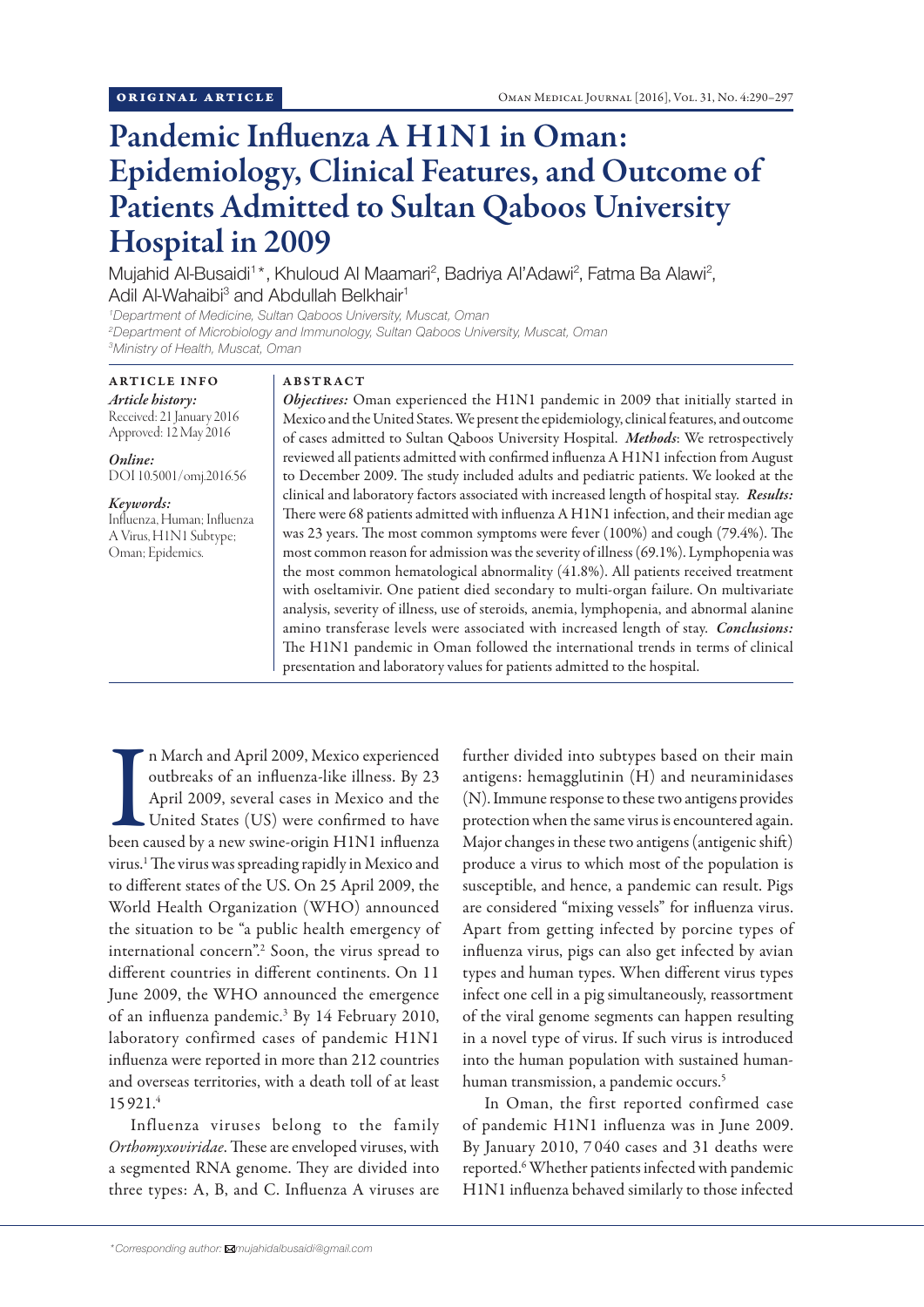| Severity             |                                                                                  |                                                                                                                                                                                                                                                                                                                                                                 |                                                                                                                                                                                                                                                                                                                                       |  |
|----------------------|----------------------------------------------------------------------------------|-----------------------------------------------------------------------------------------------------------------------------------------------------------------------------------------------------------------------------------------------------------------------------------------------------------------------------------------------------------------|---------------------------------------------------------------------------------------------------------------------------------------------------------------------------------------------------------------------------------------------------------------------------------------------------------------------------------------|--|
|                      | Uncomplicated                                                                    | <b>Severe</b>                                                                                                                                                                                                                                                                                                                                                   | Progressive disease                                                                                                                                                                                                                                                                                                                   |  |
| Clinical<br>features | Influenza-like illness<br>Diarrhea with no<br>signs of dehydration<br>No dyspnea | Presenting clinical or radiological evidence<br>of:<br>- Lower respiratory tract infection.<br>- CNS involvement.<br>Exacerbation of underlying chronic disease:<br>- Asthma, COPD, bronchiectasis.<br>- Congestive heart failure.<br>- Hepatic or renal insufficiency.<br>- Presentation with multi-organ failure of<br>septic shock.<br>- Severe dehydration. | Uncomplicated presentation with<br>progression of symptoms in the first 24<br>hours:<br>- Worsening hypoxemia or dyspnea.<br>- Signs of CNS complications like altered<br>level of consciousness, confusion or<br>seizures.<br>- Evidence of sustained viral replication<br>or invasive bacterial infection.<br>- Severe dehydration. |  |

Table 1: Case severity definition in pandemic influenza, clinical management of human infection with pandemic (H1N1) 2009: revised guidance. World Health Organization, November 2009.10

with seasonal influenza was a point of major interest. This is why it was important that different medical institutions reported their experience with the virus. Few papers have come out from various hospitals in Oman to describe clinical and laboratory features of pandemic H1N1 influenza infection.<sup>7-9</sup>

We present the first description of clinical features, laboratory findings, and outcomes of pandemic H1N1-infected patients admitted to the Sultan Qaboos University Hospital (SQUH). SQUH is one of the main tertiary care hospitals in Oman.

# METHODS

This is a retrospective study on patients admitted with pandemic influenza A H1N1 during the first wave of the pandemic in Oman in SQUH. Subjects were admitted between August and December 2009. The study included both adult and pediatric patients.

We reviewed the clinical and laboratory data of H1N1-infected admitted patients from the hospital track-care computer system. All patients with positive ploymerase chain reaction (PCR) from respiratory samples during the five months period were included. These samples were tested for influenza A, influenza A pandemic subtype H1N1, and influenza B by real-time reverse-transcriptase– PCR (RT-PCR) using the Fast-Track Diagnostic kit (Fast-track Diagnostics, Junglinster, Luxembourg). Respiratory samples submitted for testing were mainly upper respiratory samples and included nasal/ throat swabs, nasopharyngeal aspirates, and sputum samples. The samples were extracted manually using the Qiagen kit (QIAamp Viral RNA kit,

GmbH, Hilden, Germany) and amplified using the Abbott *m2000* real time system (Abbott Molecular, Wiesbaden, Germany). Epidemiological measures, clinical presentations, laboratory investigations, medications received, and outcome were all included in the data collection sheet. The severity criteria were adopted from the WHO categories and included mild, progressive, and severe [Table 1]. Ethical approval was obtained from the ethics committee at SQUH in 2009.

All frequency data on the clinical presentation, reasons for admission, comorbidities, and hematological abnormalities was recorded in Excel. The R software package (www.r-project. org) was used for chi-square analysis, which was done to investigate the strength of association between liver function tests and the category of severity. Multivariable analysis was used to study the relationship between the length of hospital stay following H1N1 admission and certain clinical and laboratory features. These variables were chosen using an extensive literature search.11-13 The generalized linear model, with Poisson distribution, was used for multivariable analysis. Coefficients of the model for each variable were calculated as  $[\exp(\beta n)]$  and the 95% confidence interval (CI) levels were calculated using the formula  $\exp$  ( $\beta$ n $\pm$ 1.96  $\times$  SE).

# **RESULTS**

During the study period, a total of 5109 patients were screened for influenza virus, 1388 were positive for influenza A H1N1 by PCR of whom 68 were admitted. Clinical and laboratory data were collected for the 68 admitted patients. This cohort included 41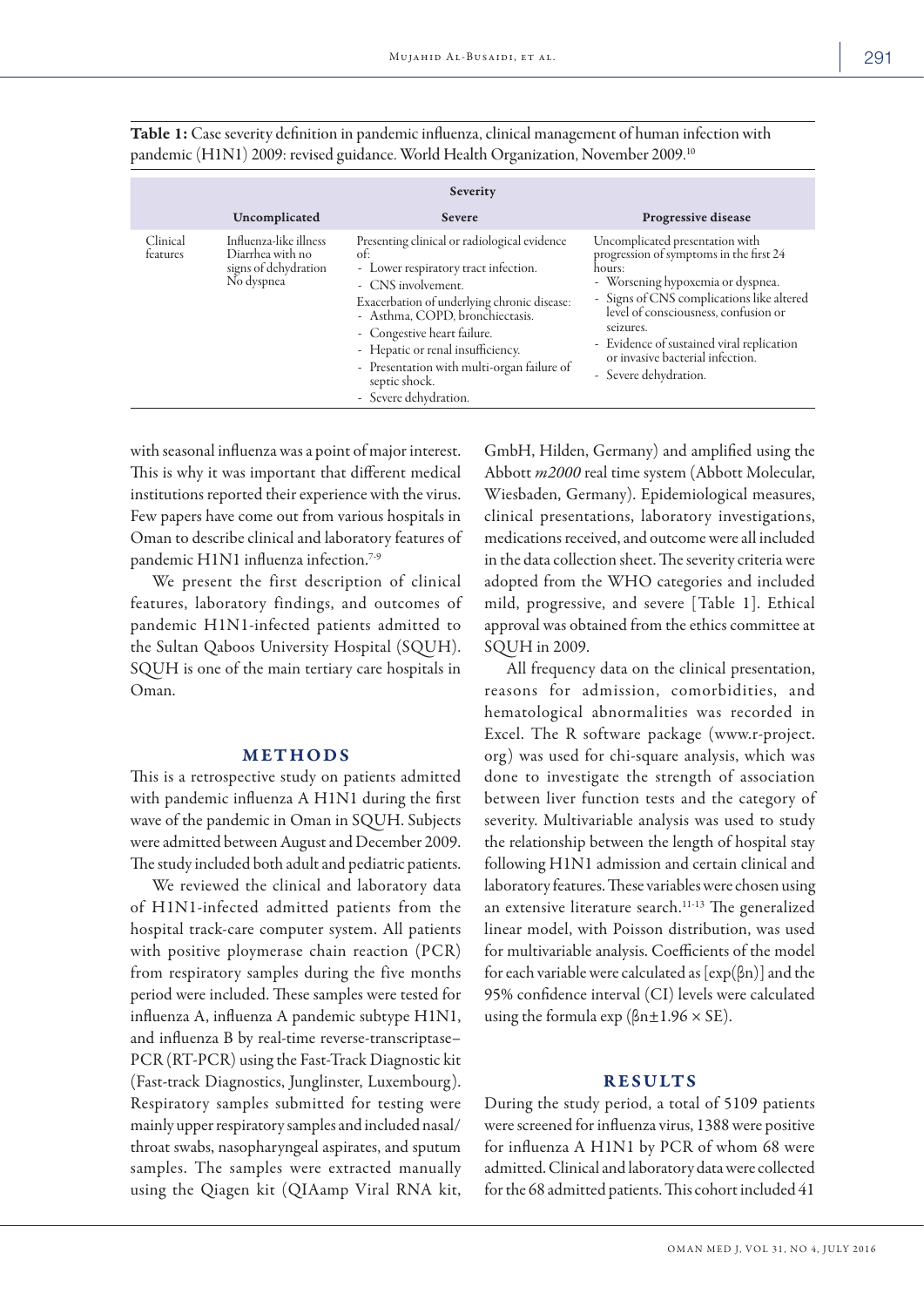



(60.3%) females and 27 (39.7%) males. The average time between onset of illness and admission to the hospital was three days  $(1-14 \text{ days})$ , and the average length of stay was also three days. The ages of the admitted patients ranged from 25 days to 67 years (median = 23 years). There were 31 patients  $(45.6\%)$ < 18 years of age, and 11 (16.2%) patients were < 2 years old.

Patients presented with various clinical manifestations [Figure 1a]. Fever was the most common symptom and occurred in all the patients included in the study. Other clinical manifestations were cough (79.0%), rhinorrhea (50.0%), sore throat (31.0%), shortness of breath (25.0%), and myalgia (24.0%). Extrapulmonary symptoms such as vomiting and diarrhea were present in 25.0% and 15.0% of patients, respectively, in the adult and pediatric age groups combined. The study also looked at the reasons for admission to the hospital among the patients with H1N1 infection [Figure 1b]. The most common reason for admission was the severity of illness (69.1%) followed by the presence of comorbidities (61.7%). The most common comorbidities warranting admission were chronic lung disease and hematological diseases (13 and 12 patients, respectively) [Figure 1c]. Out of the 13

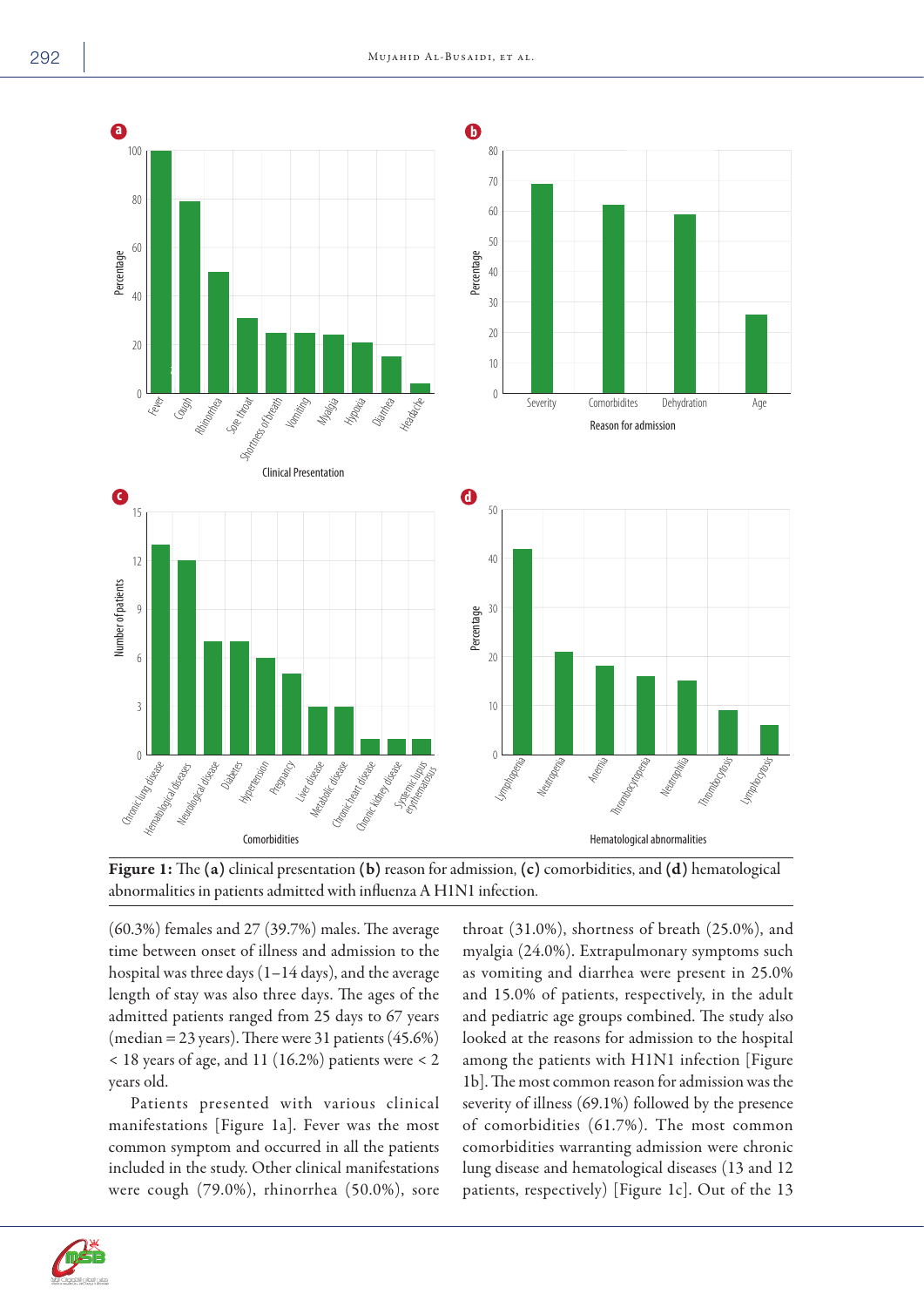| <b>Table 2:</b> Multivariable analysis of the length of |
|---------------------------------------------------------|
| hospital stay of H1N1 cases between September and       |
| December 2009.                                          |

| Variable                                      | Coefficient (95% CI) |
|-----------------------------------------------|----------------------|
| Severe and progressive cases<br>(by category) | $1.42(1.06-1.91)$    |
| Presence of comorbidities                     | $1.15(0.86 - 1.57)$  |
| Steroid use                                   | $2.06(1.55 - 2.73)$  |
| Presence of anemia                            | $1.60(1.11 - 2.27)$  |
| Presence of lymphopenia                       | $1.72(1.29 - 2.29)$  |
| Presence of thrombocytopenia                  | $1.16(0.87 - 1.53)$  |
| Abnormal ALT                                  | $1.83(1.38-2.43)$    |

*ALT: alanine amino transferase.*

patients with chronic lung disease, 11 (84.6%) had asthma and out of the 12 patients with hematological diseases, nine (75.0%) had sickle cell disease. Five (7.4%) patients were pregnant.

The severity of illness of the admitted patients was classified based on WHO criteria. Sixteen patients (23.5%) had the uncomplicated disease, 31 (45.6%) had progressive disease, and 21 (30.9%) had a severe disease. Uncomplicated cases were admitted mainly due to the presence of comorbidities.

Chest X-ray was performed in 56 patients, 12 patients had lobar consolidation whereas 16 patients had bilateral consolidations. The rest were normal.

The laboratory findings of H1N1 infected inpatients in the study are summarized in Figure 1d. The most common hematological abnormalities were lymphopenia (41.8%), followed by neutropenia (20.9%). Other hematological abnormalities included anemia (17.9%), thrombocytopenia (16.4%), neutrophilia (14.9%), and lymphocytosis (6.0%). Liver function tests (LFTs) were measured in 42 patients. Of those, 57.1% had a rise in their alanine aminotransferase (ALT) and aspartate aminotransferase (AST). These results were interpreted according to the normal reference ranges used by the different laboratories at SQUH.

Regarding the treatment received, 66 (97.1%) received oseltamivir alone. One patient received oseltamivir and nebulized zanamivir. The median time from illness onset to initiation of treatment was 2.5 days (range  $= 1-14$  days). Steroids were administered to 11 patients in our study; all had consolidation evident in their chest X-ray. Five patients were admitted to the intensive care unit (ICU) and required mechanical ventilation. One patient who was admitted to the ICU with acute

respiratory distress syndrome died. This patient was 25 years old with no comorbidities and presented with shock and multi-organ failure after three days of febrile illness. He was started immediately on broadspectrum antibiotics and oseltamivir. Nebulized zanamivir was added at a later stage; however, the patient died after 20 days in the ICU.

A multivariable analysis was done to investigate the relationship between the length of hospital stay and clinical and laboratory features [Table 2]. The sample size used for this analysis was 42 (excluding all patients without ALT results). As would be expected, we found that severe and progressive cases (combined) stayed longer in the hospital than nonsevere (uncomplicated category) cases. Controlling for severity, we also found that the presence of anemia, lymphopenia, abnormal ALT, and the use of steroids independently increased the length of stay.

On classifying ALT, comorbidities, lymphocytes, and thrombocytes according to the category of severity, we found that there was no statistical association between the percentages [Figure 2].

### DISCUSSION

This is the first study demonstrating the epidemiological and clinical features of patients admitted to SQUH for pandemic influenza A H1N1 infection during the first wave in 2009. We used multivariable analysis to investigate the factors that influenced the length of hospital stay of these patients. During the five month period of our study, 68 patients were admitted of whom five required intensive care and mechanical ventilation. One patient died. Most patients were young; the median age was 23 years. Fever and cough were the main clinical manifestations, and 61.8% of patients had comorbidities predisposing them to severe infection leading to hospital admission.

All patients were treated with oseltamivir with variability in when treatment was started relative to the illness's onset. Patient's hospital stay was prolonged in severe cases, and in the presence of anemia, lymphopenia, and abnormal ALT. The use of steroids also independently increased the length of stay. The most common clinical manifestation observed in our cohort was fever. Similarly, fever was the main symptom reported in hospitalized patients in other hospitals in Oman (85–95%) and other countries such as in the United Kingdom (81%),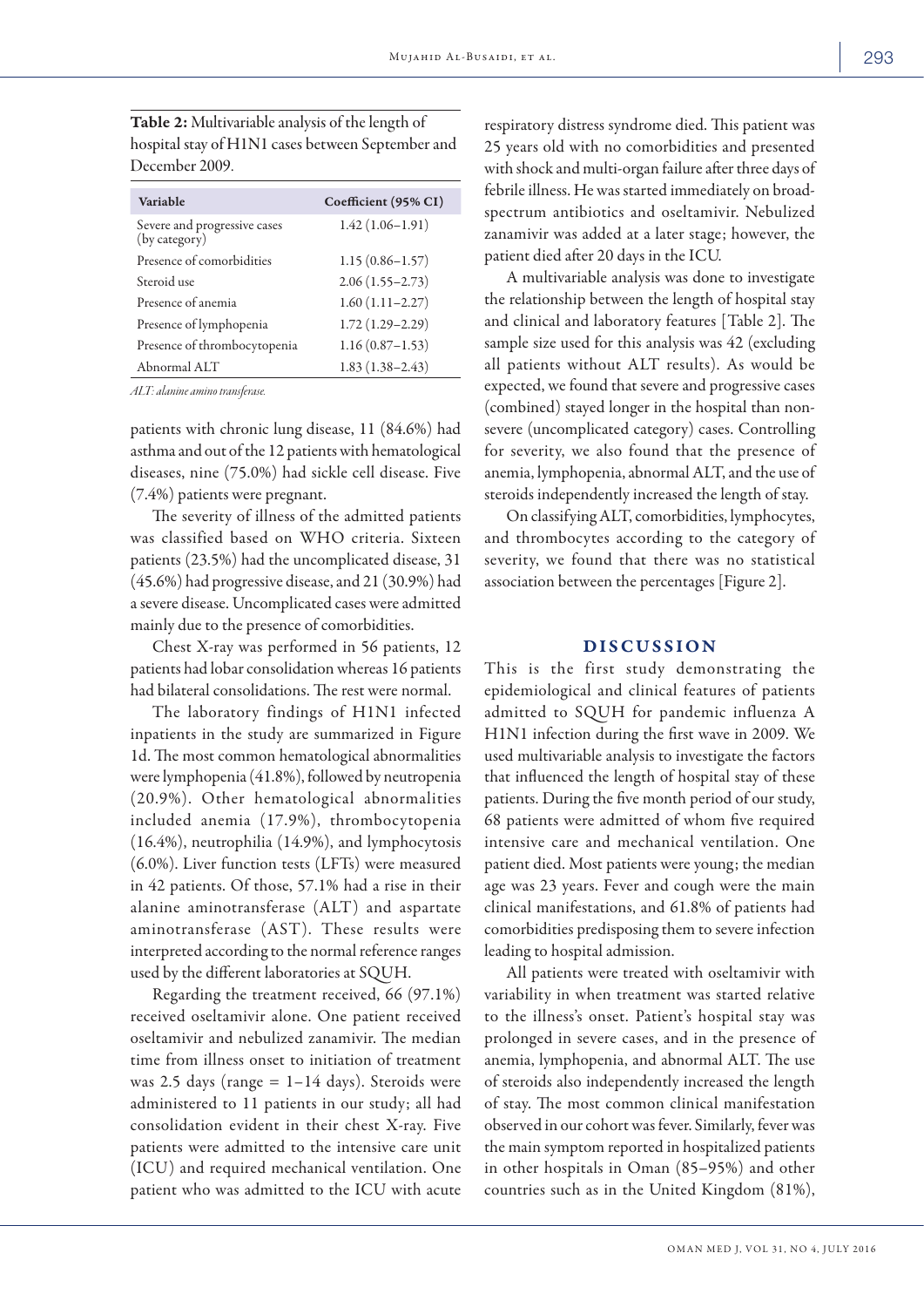

Figure 2: Classification of (a) ALT, (b) comorbidities, (c) lymphocytes, and (d) thrombocytes according to the category of severity.

US (94%), and Japan (95%).<sup>7-9,14</sup> Gastrointestinal (GI) symptoms were seen in around 25.0% of our patients. Similarly, vomiting (25%) and diarrhea (25%) were the most common gastrointestinal manifestations seen in infected patients in the first wave of pandemic H1N1 in the US.<sup>15</sup> GI symptoms in influenza infections can be attributed to direct viral effect on GI tract or systemic inflammatory response.16

In general, complications related to influenza infection are seen in the extreme age groups (adults ≥ 65 and children < 2 years old), pregnant women (up to two weeks postpartum), residents of long-term care facilities, and in people with certain medical conditions [Table 3].17

Among the 51% of patients who had comorbidities, chronic lung disease or hematological disease was the main comorbidity putting the patient at risk of severe infection. This highlights the importance of starting empirical treatment with oseltamivir in such patients when presenting with pneumonia especially during the influenza season.

The abnormal laboratory findings that we have reported are consistent with the findings from previous studies among hospitalized patients: lymphopenia ranged between 20% and 68%

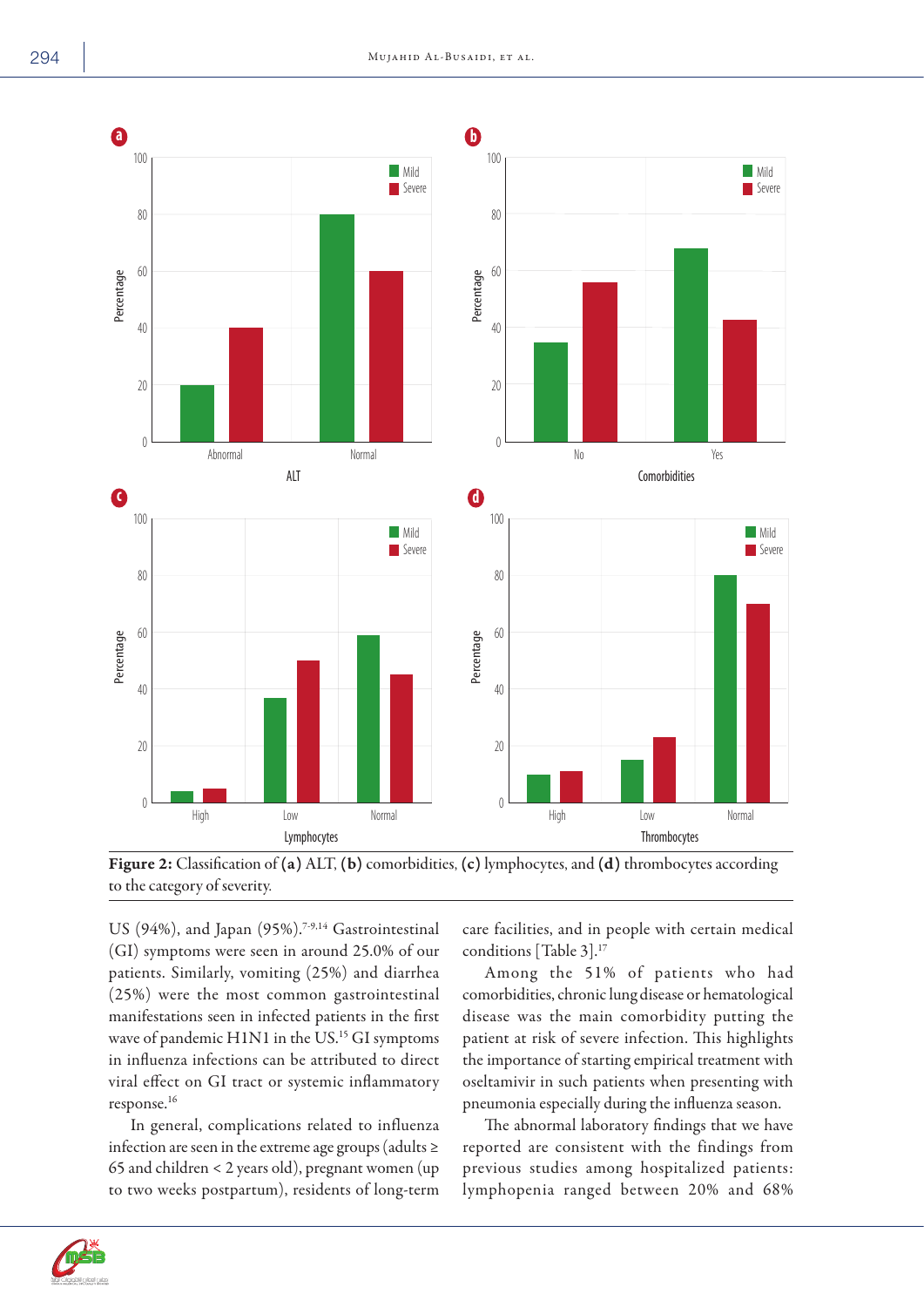# Table 3: Medical conditions that put people at high risk of developing influenza-related complications.

- 1. Chronic lung disease (e.g. asthma, chronic obstructive pulmonary disease)
- 2. Heart disease (e.g. congenital heart diseases, congestive heart failure)
- 3. Hematological diseases (e.g. sickle-cell disease)
- 4. Chronic neurological disease (e.g. epilepsy) and neurodevelopmental conditions (e.g. mental retardation)
- 5. Diabetes mellitus
- 6. Chronic kidney disease
- Chronic liver disease
- 8. Immunosuppression (due to disease or treatment)
- 9. Morbid obesity (body Mass Index  $\geq 40 \text{ kg/m}^2$ )
- 10. Metabolic disorders (e.g. inherited metabolic disorders or mitochondrial disorders)
- 11. People < 19 years old on long-term aspirin therapy

anemia, and thrombocytopenia was noted in 37% and 14% of patients, respectively.9,11,12 Patients with severe disease had profound abnormal laboratory findings compared to mild cases, although it was not statistically significant [Figure 2]. For example, lymphopenia and thrombocytopenia were noted in 50% and 23%, respectively, in the severe disease compared to 36% and 14%, respectively, in the mild cases. Elevated ALT was also seen more in severe cases compared to mild cases (40% vs. 28%). This supports what has been observed in a larger study on 511 hospitalized patients in India where patients with severe H1N1 disease were more likely to have lymphopenia, thrombocytopenia, and transaminitis compared to hospitalized patients with the nonsevere disease.13 These laboratory markers might aid in identifying patients who can be at a higher risk of developing complications.

Among the 56 patients who had a chest X-ray on admission, 50.0% had abnormal findings including lobar or bilateral consolidations. Other health institutions reported similar radiological findings in Oman (58–65%).<sup>7–9</sup> A larger study conducted on 833 hospitalized infected patients in California in 2009, demonstrated that 66% had infiltrates suggestive of pneumonia or acute respiratory stress syndrome (ARDS).<sup>18</sup> These data show that the majority of infected admitted patients have abnormal chest X-ray findings compatible with pneumonia as a result of a direct viral effect or secondary bacterial infection.

The US Centers for Disease Control and Prevention (CDC) recommends empirical

treatment for people with suspected or confirmed influenza and illness requiring hospitalization, progressive/severe or complicated illness regardless of previous health status, and/or patients at risk of severe disease. All of our patients were treated with oral oseltamivir. One patient had both oseltamivir and nebulized zanamivir. This patient had severe ARDS and multi-organ failure and eventually died. The median time of treatment initiation was 2.5 days after disease onset. However, our patients were still offered treatment even when patients presented up to 14 days after the onset of illness. The administration of oseltamivir more than 48 hours after the onset of illness was associated with reduced mortality among 2009 H1N1 virus infected hospitalized patients.19 In addition, a meta-analysis of 29,234 patients found that administration of neuraminidase treatment, irrespective of timing, was associated with a reduction in mortality risk when compared to a group of patients who had no treatment.20 This might help reduce the burden of the virus in the respiratory tract and therefore the outcome. The rapid introduction of the influenza A H1N1 PCR test into SQUH enabled the quick identification and management of infected patients. However, antiviral treatment should not be delayed while awaiting laboratory confirmation for patients presenting with acute respiratory illness who are at risk of developing complications.

Corticosteroids have been used in the management of severe influenza A H1N1 infection. It is given mainly to control the inflammatory process and cytokine dysregulation causing lung injury and multi-organ dysfunction.21 However, there are mixed results about its effectiveness, and therefore, its role is unclear due to lack of randomized controlled trials. However, a meta-analysis review, looking at the efficacy of corticosteroids for the prevention of mortality in H1N1 infection, concluded that use of corticosteroids has negative or no effects on H1N1 treatment. Its use has been associated with increased mortality, increased risk of developing critical illness and secondary bacterial infection, and ICU admission or more prolonged ICU stays.<sup>22</sup> Among our cohort, 11 patients received steroids and five were in the ICU. Here we have shown that the use of corticosteroids was significantly associated with a longer hospital stay (95% CI 2.06). The effect on mortality cannot be concluded due to the small size of our cohort and one death. Moreover,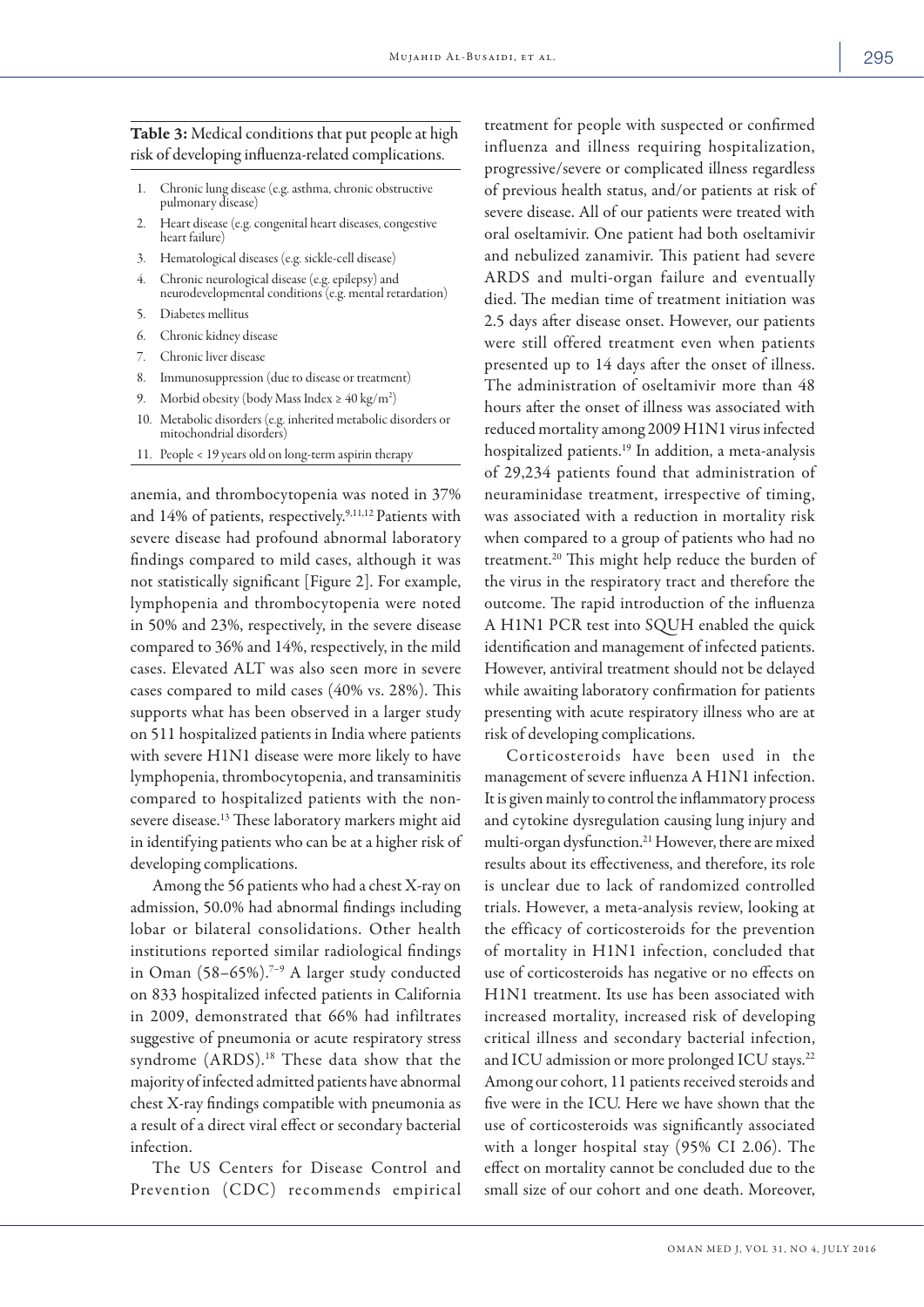our multivariable analysis demonstrated that the severity of illness, presence of anemia (95% CI 1.60), lymphopenia (95% CI 1.72), and abnormal ALT (95% CI 1.83) increased the length of hospital stay.

The limitations of our study were mainly due to the small sample size included and its retrospective nature resulting in missing some clinical and laboratory details of some patients. However, the findings are in line with other published data worldwide. Also, we demonstrated that, in all cases, the length of hospital stay in patients taking steroids was significantly increased

#### **CONCLUSION**

The majority of our hospitalized patients were young and had comorbidities leading to complicated influenza infection requiring hospitalization. This highlights the importance of annual seasonal influenza vaccination to patients at high risk of influenza-related complications. However, this will always be challenged by the possible emergence of a novel influenza virus. The role of steroids in the management of severe influenza infection (including influenza A H1N1) is controversial. Further controlled studies are needed to make a recommendation on the use of such adjunctive therapy in the management of influenza infection.

#### *Disclosure*

The authors declared no conflicts of interest. No funding was received for this work.

#### references

- 1. CDC. Outbreak of Swine-Origin Influenza A (H1N1) Virus Infection --- Mexico, March--April 2009 [Internet]. cdc.gov. 2009 [cited 2015 Jul 9]. Available from: http:// www.cdc.gov/mmwr/preview/mmwrhtml/mm58d0430a2. htm.
- WHO. Swine influenza: Statement by WHO Director-General, Dr Margaret Chan [Internet]. who.int. 2009 [cited 2015 Jul 9]. Available from: http://www.who.int/ mediacentre/news/statements/2009/h1n1\_20090425/ en/.
- WHO. World now at the start of 2009 influenza pandemic: Statement to the press by WHO Director-General Dr Margaret Chan [Internet]. who.int. 2009 [cited 2015 July 9]. Available from: http://www.who.int/mediacentre/news/ statements/2009/h1n1\_pandemic\_phase6\_20090611/en/.
- 4. Pandemic WH. (H1N1) 2009 update 88 [Internet]. who. int. 2010 [cited 2015 July 10]. Available from: http://www. who.int/csr/don/2010\_02\_19/en/.
- 5. Bennett JE, Dolin R, Blaser MJ. Mandell, Douglas, and Bennett's Principles and Practice of Infectious Diseases. Elsevier Health Sciences; 2014.
- 6. Al-Mahrezi A, Samir N, Al-Zakwani I, Al-Muharmi Z, Balkhair A, Al-Shafaee M. Clinical characteristics of

influenza A H1N1 versus other influenza-like illnesses amongst outpatients attending a university health center in Oman. Int J Infect Dis 2012 Jul;16(7):e504-e507.

- 7. Pajankar S, Al Qassabi SS, Al Harthi SM. Clinical Features and Outcome of 65 Laboratory Confirmed Cases of H1N1 in Muscat, Sultanate of Oman. Oman Med J 2012 May;27(3):201-206.
- 8. Ahmad AS, Puttaswamy C, Mudasser S, Abdelaziz O. Clinical Presentation and Outcome in Hospitalized Patients of 2009 Pandemic Influenza A (H1N1) viral infection in Oman. Oman Med J 2011 Sep;26(5):329-336.
- 9. Al-Lawati J, Al-Tamtami N, Al-Qasmi A, Al-Jardani A, Al-Abri S, Busaidy Al S. Hospitalised patients with Influenza A (H1N1) in the Royal Hospital, Oman: Experience of a tertiary care hospital, July–December 2009. Sultan Qaboos University medical journal. Sultan Qaboos University 2010 Nov; $10(3):326-334$ .
- 10. Clinical Management Of Human Infection With Pandemic. Who.int. N.p., 2009. [cited 2015 July 9]. Available from: http://www.who.int/csr/resources/publications/swineflu/ clinical\_management/en/.
- 11. Jain S, Kamimoto L, Bramley AM, Schmitz AM, Benoit SR, Louie J, et al; 2009 Pandemic Influenza A (H1N1) Virus Hospitalizations Investigation Team. Hospitalized patients with 2009 H1N1 influenza in the United States, April-June 2009. N Engl J Med 2009 Nov;361(20):1935-1944.
- 12. Cao B, Li XW, Mao Y, Wang J, Lu HZ, Chen YS, et al; National Influenza A Pandemic (H1N1) 2009 Clinical Investigation Group of China. Clinical features of the initial cases of 2009 pandemic influenza A (H1N1) virus infection in China. N Engl J Med 2009 Dec;361(26):2507-2517.
- 13. Chudasama RK, Patel UV, Verma PB. Characteristics of Hospitalized Patients with Severe and Non-Severe Pandemic Influenza A (H1N1) in Saurashtra Region, India (Two Waves Analysis). J Family Med Prim Care 2013 Apr;2(2):182-187.
- 14. Bautista E, Chotpitayasunondh T, Gao Z, Harper SA, Shaw M, Uyeki TM, et al; Writing Committee of the WHO Consultation on Clinical Aspects of Pandemic (H1N1) 2009 Influenza. Clinical aspects of pandemic 2009 influenza A (H1N1) virus infection. N Engl J Med 2010 May;362(18):1708-1719.
- 15. Dawood FS, Jain S, Finelli L, Shaw MW, Lindstrom S, Garten RJ, et al; Novel Swine-Origin Influenza A (H1N1) origin influenza A (H1N1) virus in humans. N Engl J Med<br>2009 Jun;360(25):2605-2615.
- 16. Minodier L, Charrel RN, Ceccaldi P-E, van der Werf S, Blanchon T, Hanslik T, et al. Prevalence of gastrointestinal symptoms in patients with influenza, clinical significance, and pathophysiology of human influenza viruses in faecal samples: what do we know? Virol J 2015;12:215.
- 17. Fiore AE, Fry A, Shay D, Gubareva L, Bresee JS, Uyeki TM; Centers for Disease Control and Prevention (CDC). Antiviral agents for the treatment and chemoprophylaxis of influenza --- recommendations of the Advisory Committee on Immunization Practices (ACIP). MMWR Recomm Rep 2011 Jan;60(1):1-24.
- 18. Louie JK, Acosta M, Winter K, Jean C, Gavali S, Schechter R, et al; California Pandemic (H1N1) Working Group. Factors associated with death or hospitalization due to pandemic 2009 influenza A(H1N1) infection in California. JAMA 2009 Nov;302(17):1896-1902.
- 19. Yang SG, Cao B, Liang LR, Li XL, Xiao YH, Cao ZX, et al; National Influenza A Pandemic (H1N1) 2009 Clinical Investigation Group of China. Antiviral therapy and outcomes of patients with pneumonia caused by influenza A pandemic (H1N1) virus. PLoS One 2012;7(1):e29652.
- 20. Muthuri SG, Venkatesan S, Myles PR, Leonardi-Bee J, Al Khuwaitir TS, Al Mamun A, et al; PRIDE Consortium Investigators. Effectiveness of neuraminidase inhibitors in reducing mortality in patients admitted to hospital with influenza A H1N1pdm09 virus infection: a meta-analysis of individual participant data. Lancet Respir Med 2014